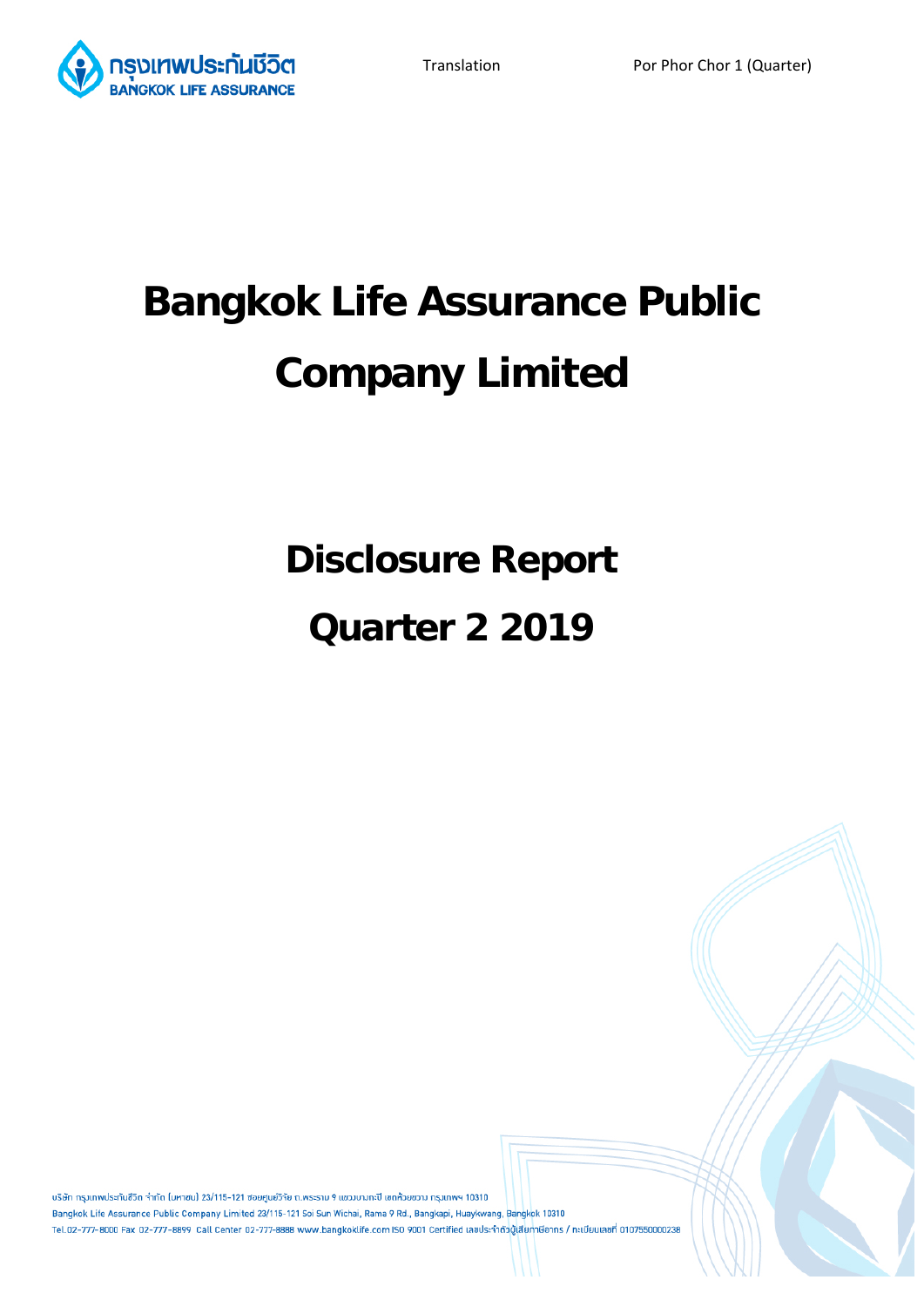

### Part 1 Certification of the Accuracy of Information Disclosure

The Company has reviewed the disclosed information with care and certifies that the disclosed information is complete and accurate, not being a false or misleading statement, or lacking material information. The Company, hereby, certifies the accuracy of all the information disclosed in this report.

(M.L. Jiraseth Sukhasvasti) Chief Executive Officer and President

omacrow  $m_{1}$ (Ms. Chollada Sophonpanich) **Authorized Director** 

Disclosed on 26 August 2019

For Quarter 2 2019

บริษัท กรุมเทพประกันชีวิต จำกัด (มหาซน) 23/115-121 ซอยศูนย์วิจัย ถ.พระราม 9 แขวมนามกะปิ เขตห้วยขวาม กรุมเทพฯ 10310 Bangkok Life Assurance Public Company Limited 23/115-121 Soi Sun Wichai, Rama 9 Rd., Bangkapi, Huaykwang, Bangkok 10310 Tel.0 2777 8000 Fax 0 2777 8899 Call Center 0 2777 8888 www.bangkoklife.com ISO 9001 Certified เลขประจำตัวผู้เสียภาษีอากร / ทะเบียนเลขที่ 0107550000238